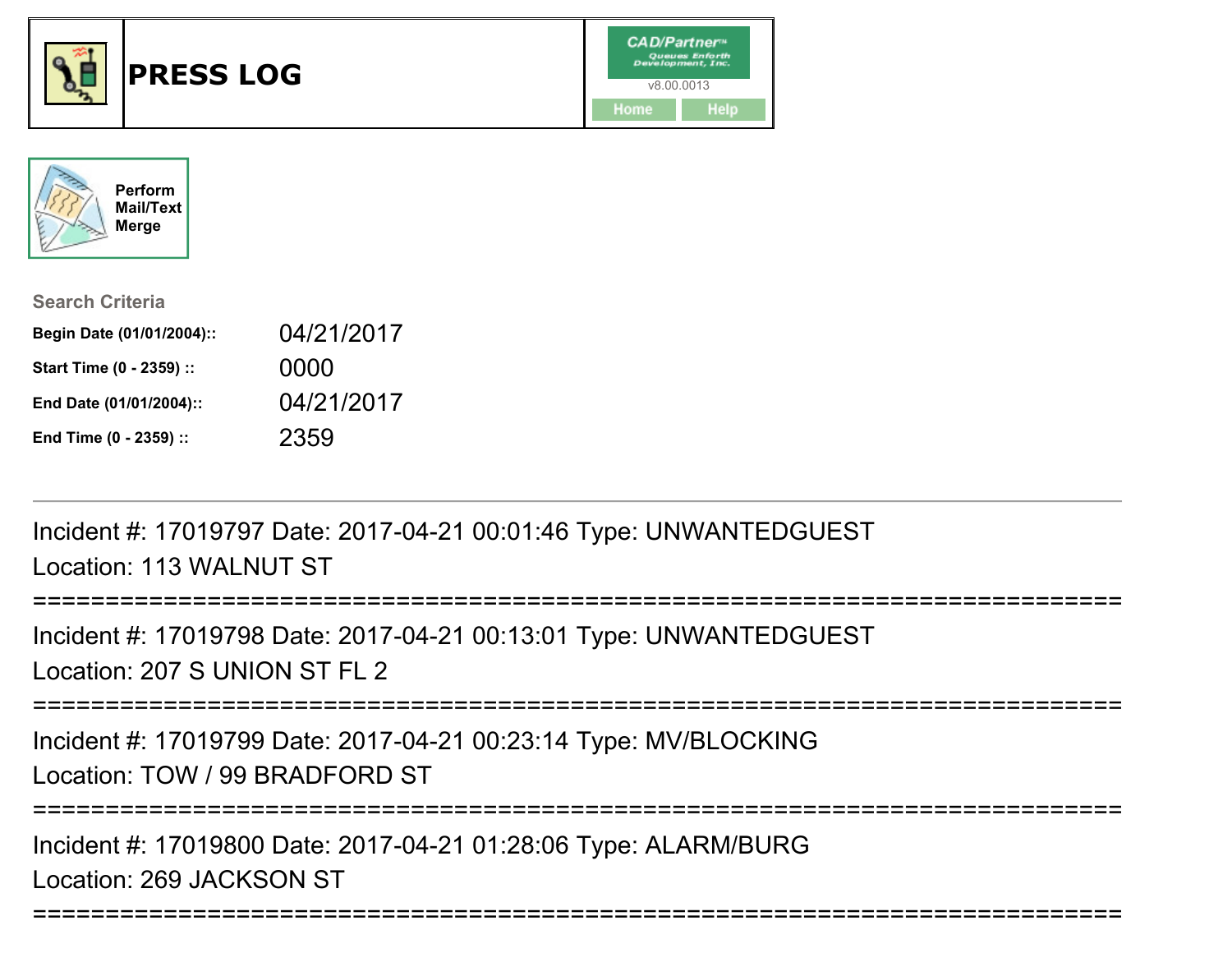## Incident #: 17019801 Date: 2017-04-21 01:30:50 Type: M/V STOPLocation: AMESBURY ST & ESSEX ST

=========================

Incident #: 17019802 Date: 2017-04-21 01:34:59 Type: M/V STOPLocation: 270 CANAL ST

===========================================================================

Incident #: 17019803 Date: 2017-04-21 01:35:30 Type: 209A/VIOLATIONLocation: 73 WARREN ST FL 3

===========================================================================

Incident #: 17019804 Date: 2017-04-21 01:37:25 Type: TOW OF M/V

Location: TRESPASS / 101 AMESBURY ST

===========================================================================

Incident #: 17019805 Date: 2017-04-21 01:38:53 Type: TOW OF M/V

Location: TRESPASS / 111 LOWELL ST

===========================================================================

Incident #: 17019806 Date: 2017-04-21 01:59:26 Type: M/V STOPLocation: FERRY ST & PROSPECT ST

===========================================================================

Incident #: 17019807 Date: 2017-04-21 02:01:23 Type: M/V STOP

Location: FERRY ST & PROSPECT ST

===========================================================================

Incident #: 17019808 Date: 2017-04-21 02:08:26 Type: M/V STOP

Location: HAVERHILL ST & IRENE ST

===========================================================================

Incident #: 17019809 Date: 2017-04-21 02:11:42 Type: BUILDING CHKLocation: 7-FLEVEN / 703 HAVERHILL ST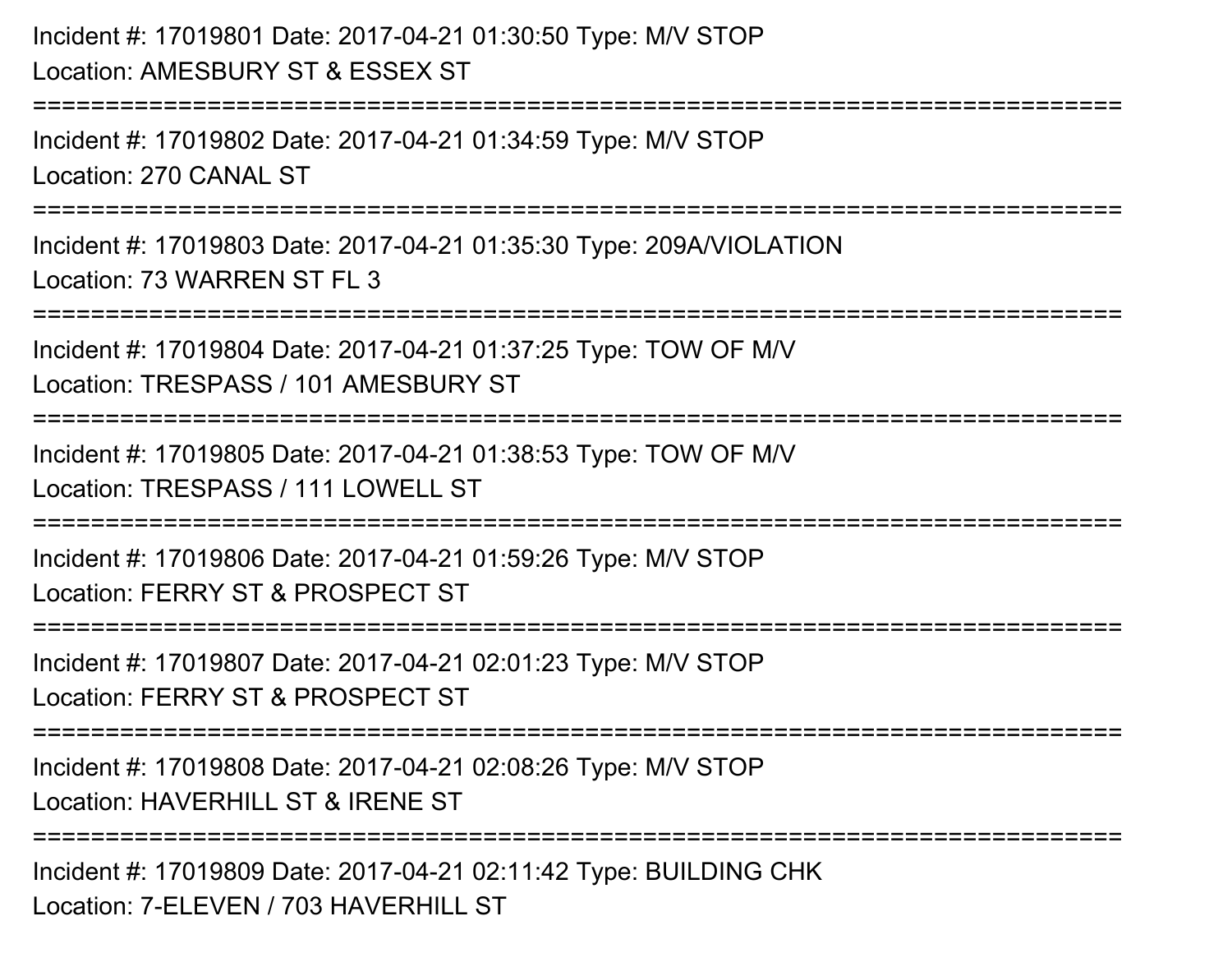===========================================================================Incident #: 17019811 Date: 2017-04-21 02:17:46 Type: DOMESTIC/PROGLocation: 305 PROSPECT ST===========================================================================Incident #: 17019812 Date: 2017-04-21 02:21:46 Type: MV/BLOCKINGLocation: 10 HAVERHILL ST ===========================================================================Incident #: 17019813 Date: 2017-04-21 02:25:51 Type: TOW/REPOSSEDLocation: 27 FERGUSON ST**==================** Incident #: 17019814 Date: 2017-04-21 02:29:41 Type: BUILDING CHKLocation: DUNKIN DONUTS / 123 LAWRENCE ST===========================================================================Incident #: 17019815 Date: 2017-04-21 03:07:21 Type: AUTO ACC/PILocation: TOW / 151 BERKELEY ST===========================================================================Incident #: 17019816 Date: 2017-04-21 03:30:11 Type: M/V STOPLocation: S UNION ST & SALEM ST ===========================================================================Incident #: 17019817 Date: 2017-04-21 03:33:57 Type: M/V STOPLocation: TOW / ANDOVER ST & S BROADWAY===========================================================================

Incident #: 17019818 Date: 2017-04-21 03:34:51 Type: ANNOYING CALLS

Location: 24 HOBSON ST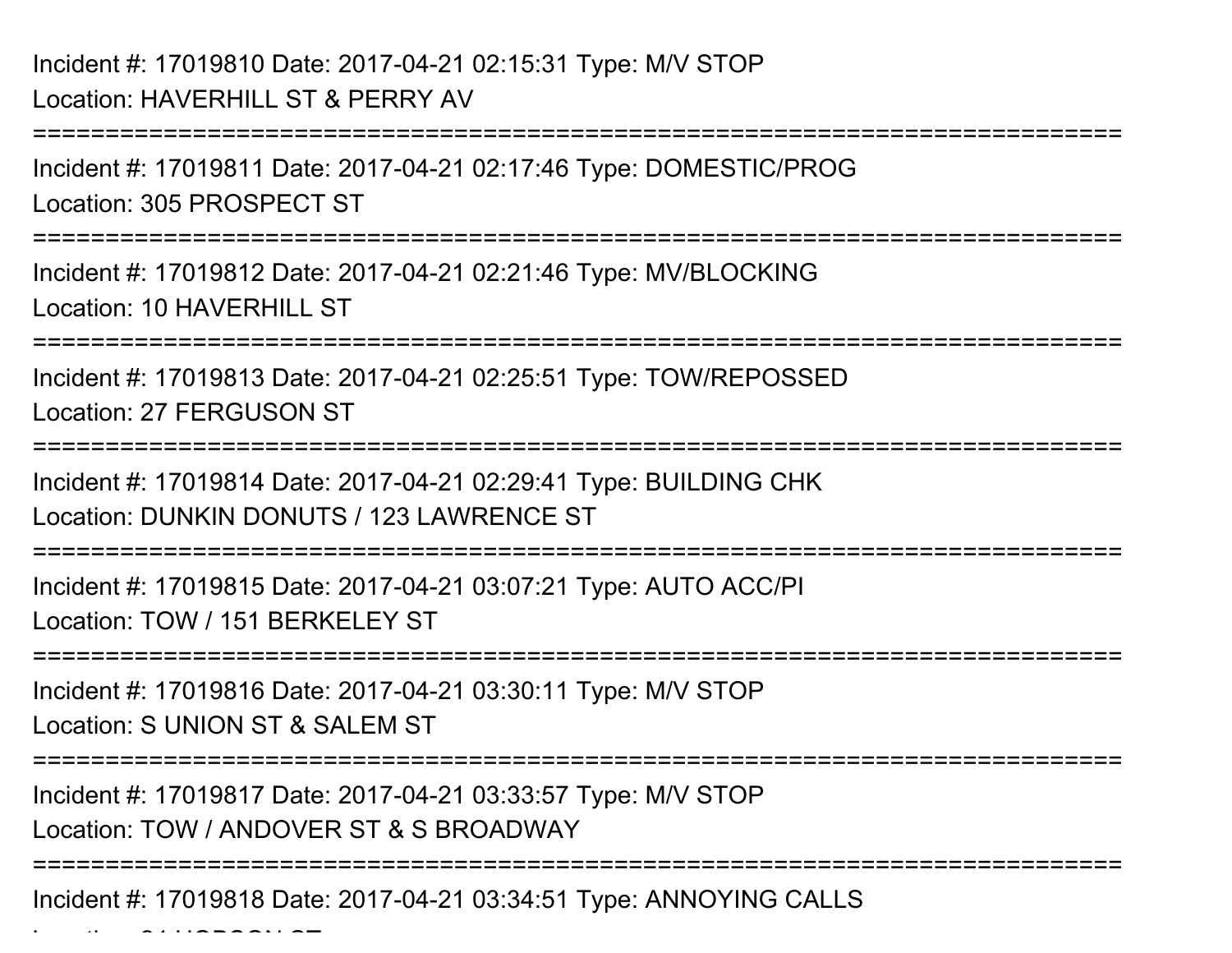Incident #: 17019819 Date: 2017-04-21 04:03:14 Type: M/V STOPLocation: ARCHER ST & WEST ST

===========================================================================

Incident #: 17019820 Date: 2017-04-21 04:03:50 Type: TOW/REPOSSEDLocation: 27 FERGUSON ST

================

Incident #: 17019821 Date: 2017-04-21 04:26:21 Type: M/V STOPLocation: 680 HAVERHILL ST

===========================================================================

Incident #: 17019822 Date: 2017-04-21 04:28:52 Type: NOISE ORDLocation: 5 HAVERHILL ST #1

===========================================================================

Incident #: 17019823 Date: 2017-04-21 05:13:15 Type: ALARM/BURGLocation: 9 MYRTLE CT

===========================================================================

Incident #: 17019824 Date: 2017-04-21 05:57:46 Type: M/V STOPLocation: AMESBURY ST & COMMON ST

===========================================================================

Incident #: 17019825 Date: 2017-04-21 05:59:55 Type: ASSSIT OTHER PDLocation: 510 MERRIMACK ST

===========================================================================

Incident #: 17019826 Date: 2017-04-21 06:34:09 Type: NOTIFICATION

Location: 220 CARLETON ST #1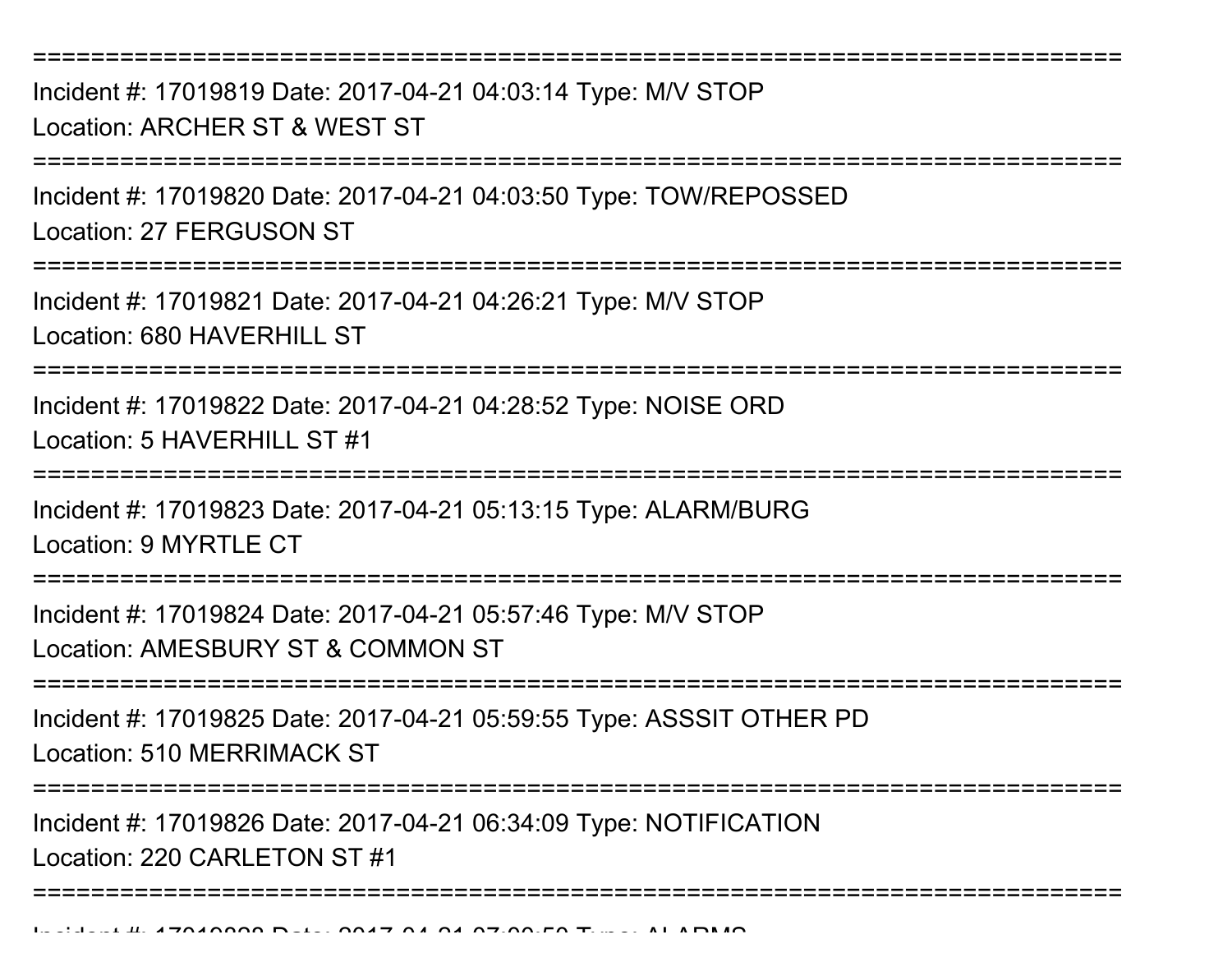Incident #: 17019827 Date: 2017-04-21 07:01:10 Type: M/V STOPLocation: FALLS BRIDGE

========================

Incident #: 17019829 Date: 2017-04-21 07:22:04 Type: M/V STOPLocation: CHESTER ST & S BROADWAY

===========================================================================

Incident #: 17019830 Date: 2017-04-21 07:23:03 Type: AUTO ACC/NO PILocation: WATER ST & AMES

===========================================================================

Incident #: 17019831 Date: 2017-04-21 07:25:33 Type: M/V STOPLocation: FERRY ST & HIGH ST

===========================================================================

Incident #: 17019832 Date: 2017-04-21 07:27:20 Type: MAL DAMAGELocation: 10 EMBANKMENT RD

===========================

Incident #: 17019833 Date: 2017-04-21 07:30:34 Type: M/V STOP

Location: 516 BROADWAY

===========================================================================

Incident #: 17019834 Date: 2017-04-21 07:31:40 Type: PARK & WALK

Location: BRADFORD ST & BROADWAY

====================

===========================================================================

Incident #: 17019835 Date: 2017-04-21 07:53:36 Type: ALARM/BURGLocation: 273-274 PROSPECT ST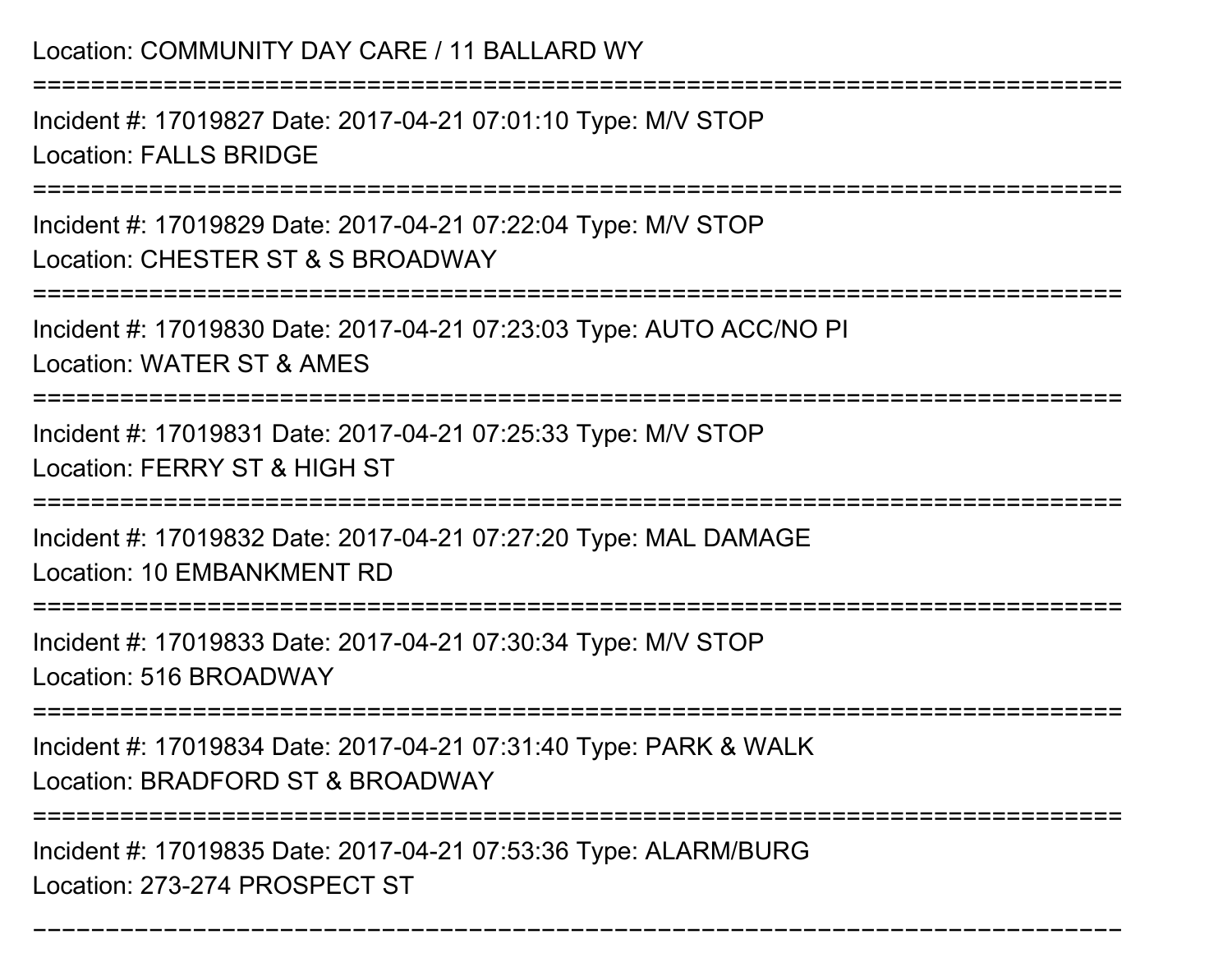Incident #: 17019836 Date: 2017-04-21 09:05:02 Type: M/V STOPLocation: FARNHAM ST & OSGOOD ST===========================================================================Incident #: 17019837 Date: 2017-04-21 09:05:22 Type: M/V STOPLocation: MERRIMACK ST & S UNION ST===========================================================================Incident #: 17019838 Date: 2017-04-21 09:19:15 Type: SUS PERS/MVLocation: SANTANDER BANK / 555 BROADWAY===========================================================================Incident #: 17019839 Date: 2017-04-21 09:41:06 Type: LARCENY/PASTLocation: 80 SUNRAY ST===========================================================================Incident #: 17019841 Date: 2017-04-21 09:49:43 Type: DOMESTIC/PROGLocation: 92 BEACON ST===========================================================================Incident #: 17019840 Date: 2017-04-21 09:50:35 Type: DK (DRUNK)Location: 135 BROADWAY ===========================================================================Incident #: 17019842 Date: 2017-04-21 10:05:24 Type: PARK & WALKLocation: BRADFORD ST & BROADWAY===========================================================================Incident #: 17019843 Date: 2017-04-21 10:11:29 Type: SPECIAL CHECKLocation: 444 CANAL ST===========================================================================Incident #: 17019844 Date: 2017-04-21 10:11:48 Type: KEEP PEACELocation: 92 BEACON ST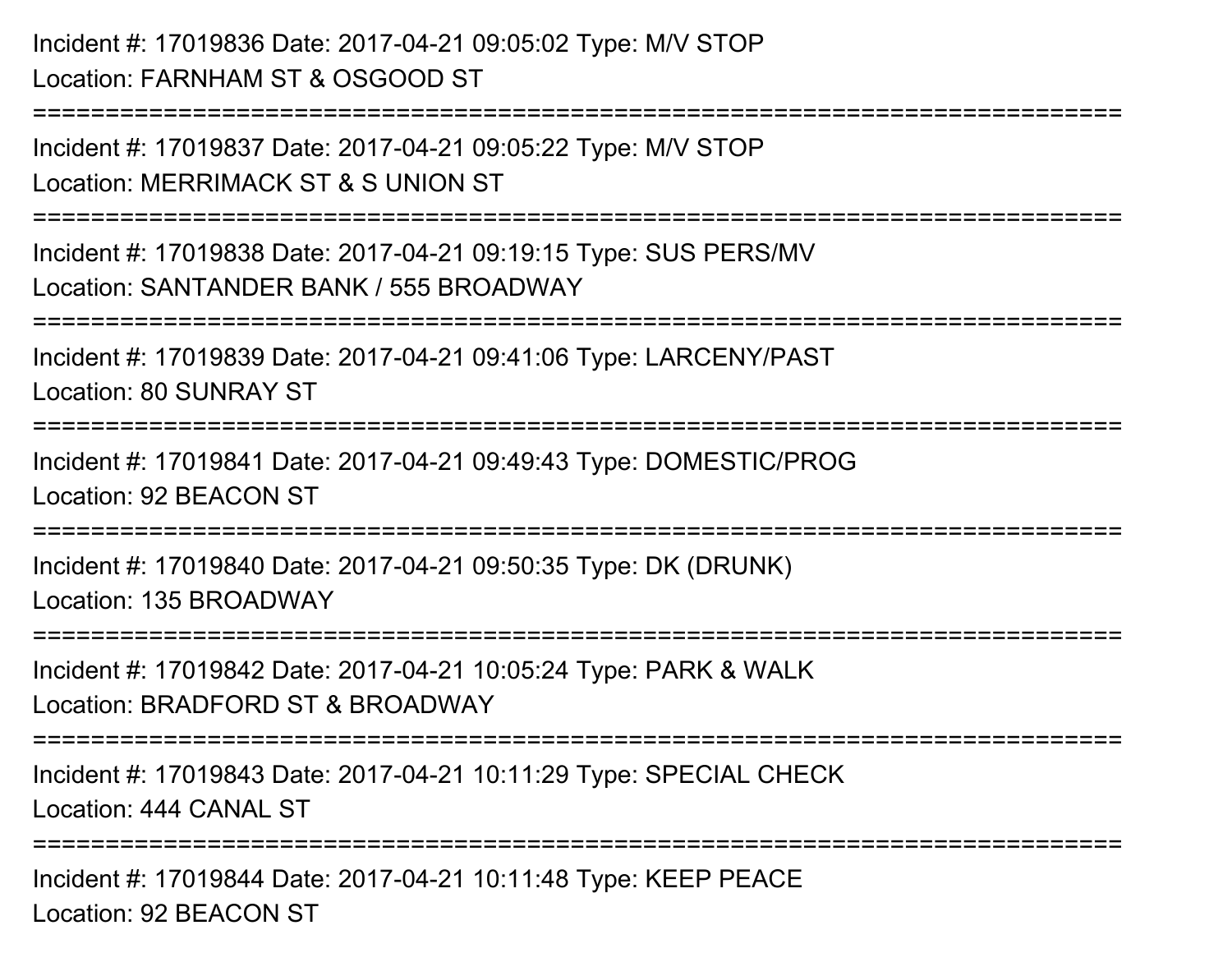===========================================================================Incident #: 17019845 Date: 2017-04-21 10:13:56 Type: M/V STOPLocation: FERRY ST & MARSTON ST===========================================================================Incident #: 17019846 Date: 2017-04-21 10:18:55 Type: AUTO ACC/NO PILocation: 211 MERRIMACK ST===========================================================================Incident #: 17019847 Date: 2017-04-21 10:33:28 Type: M/V STOPLocation: GARDEN ST & NEWBURY ST===========================================================================Incident #: 17019848 Date: 2017-04-21 10:34:11 Type: M/V STOPLocation: 90 LOWELL ST===========================================================================Incident #: 17019849 Date: 2017-04-21 10:36:08 Type: AUTO ACC/NO PILocation: 11 BROADWAY===========================================================================Incident #: 17019850 Date: 2017-04-21 10:39:42 Type: 911 HANG UPLocation: 3 MUSEUM SQ ===========================================================================Incident #: 17019851 Date: 2017-04-21 10:41:41 Type: M/V STOPLocation: AMESBURY ST & METHUEN ST===========================================================================Incident #: 17019852 Date: 2017-04-21 10:42:13 Type: M/V STOPLocation: S UNION ST & SALEM ST ===========================================================================Incident #: 17019853 Date: 2017-04-21 10:42:35 Type: M/V STOP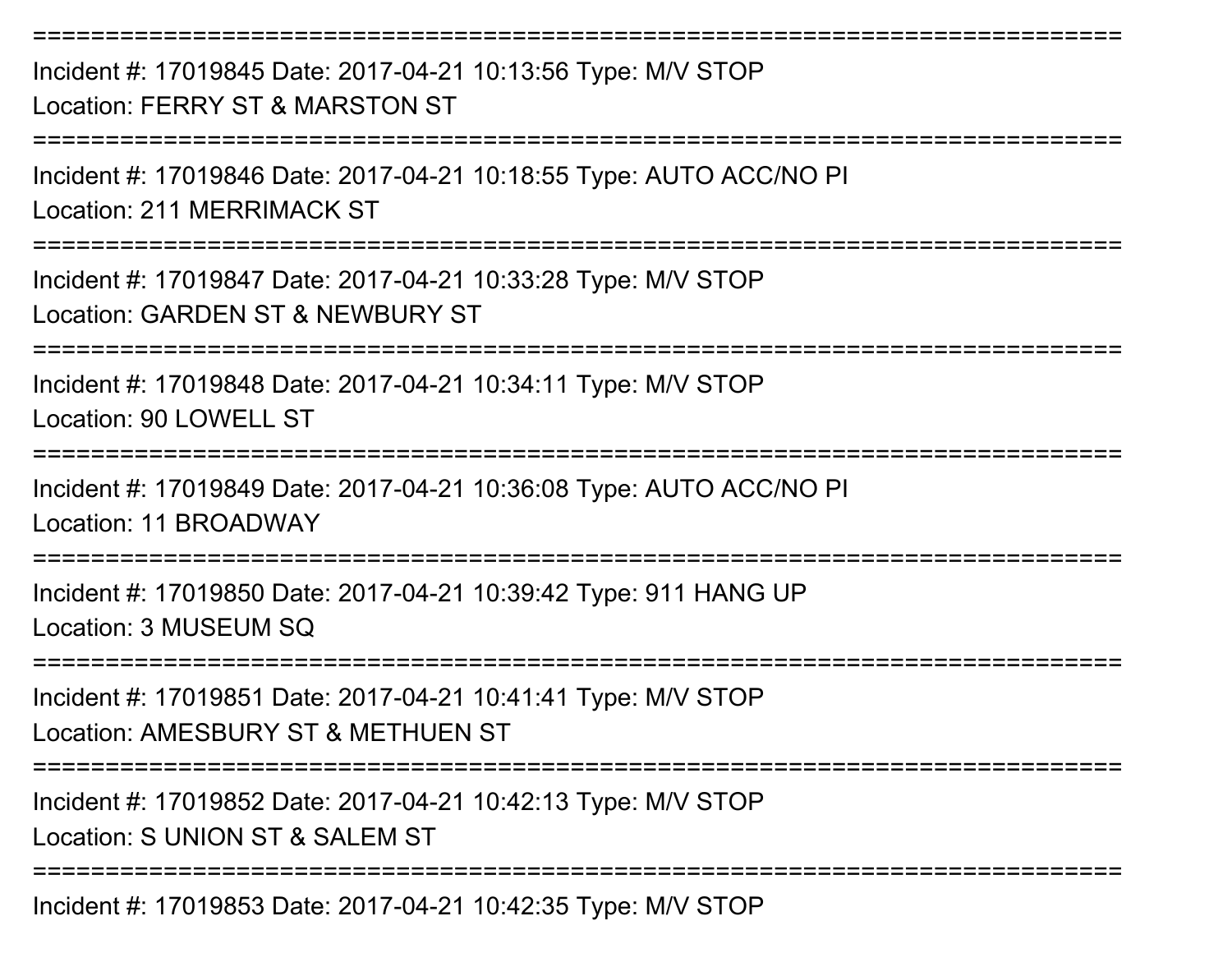Incident #: 17019854 Date: 2017-04-21 10:46:36 Type: HIT & RUN M/VLocation: 62 NESMITH ST

===========================================================================

Incident #: 17019856 Date: 2017-04-21 11:09:30 Type: SUICIDE ATTEMPTLocation: 83 CROSS ST FL 1STFL

===========================================================================

Incident #: 17019855 Date: 2017-04-21 11:10:19 Type: ASSIST FIRELocation: 530 BROADWAY FL 4

===========================================================================

Incident #: 17019857 Date: 2017-04-21 11:29:21 Type: HIT & RUN M/VLocation: WALK-IN / 280 MERRIMACK ST

===========================================================================

Incident #: 17019858 Date: 2017-04-21 11:33:31 Type: INVESTIGATIONLocation: BEACON ST & MT VERNON ST

===========================================================================

Incident #: 17019859 Date: 2017-04-21 11:44:09 Type: ASSIST FIRELocation: 530 BROADWAY

===========================================================================

Incident #: 17019860 Date: 2017-04-21 11:44:16 Type: ALARM/BURGLocation: 5 CUSTER ST

Incident #: 17019862 Date: 2017

=========================

Incident #: 17019861 Date: 2017-04-21 11:48:46 Type: COURT DOC SERVELocation: 46 BENNINGTON ST

===========================================================================

<sup>04</sup> 21 11:49:34 Type: 209A/SERVE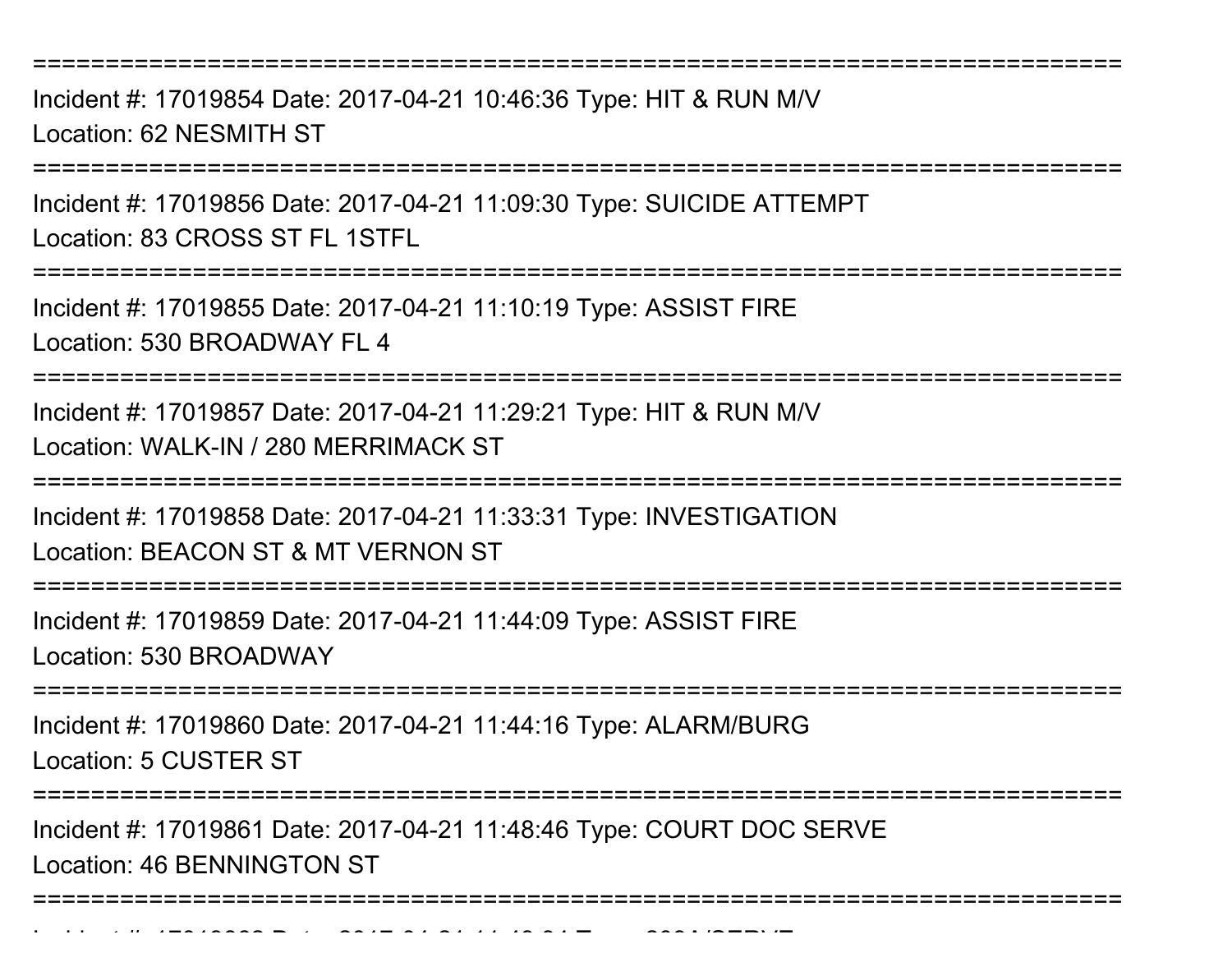## Location: 75 HIGH ST

Incident #: 17019863 Date: 2017-04-21 11:54:20 Type: AUTO ACC/NO PILocation: MERRIMACK ST & S UNION ST

===========================================================================

===========================================================================

Incident #: 17019865 Date: 2017-04-21 11:58:35 Type: MISSING PERSLocation: 11 N PARISH RD

===========================================================================

Incident #: 17019864 Date: 2017-04-21 12:01:04 Type: M/V STOPLocation: LEBANON ST & WHITE ST

===========================================================================

Incident #: 17019866 Date: 2017-04-21 12:02:33 Type: COURT DOC SERVELocation: 4 CUSTER ST

===========================================================================

Incident #: 17019867 Date: 2017-04-21 12:04:06 Type: AUTO ACC/NO PILocation: FRIENDLYS RESTAURANT / 227 WINTHROP AV

===========================================================================

Incident #: 17019868 Date: 2017-04-21 12:07:25 Type: LARCENY/PASTLocation: 42 CANTON ST

===========================================================================

Incident #: 17019869 Date: 2017-04-21 12:14:00 Type: COURT DOC SERVELocation: 20 WILMOT ST

===========================================================================

Incident #: 17019870 Date: 2017-04-21 12:16:44 Type: HIT & RUN PROLocation: DURHAM ST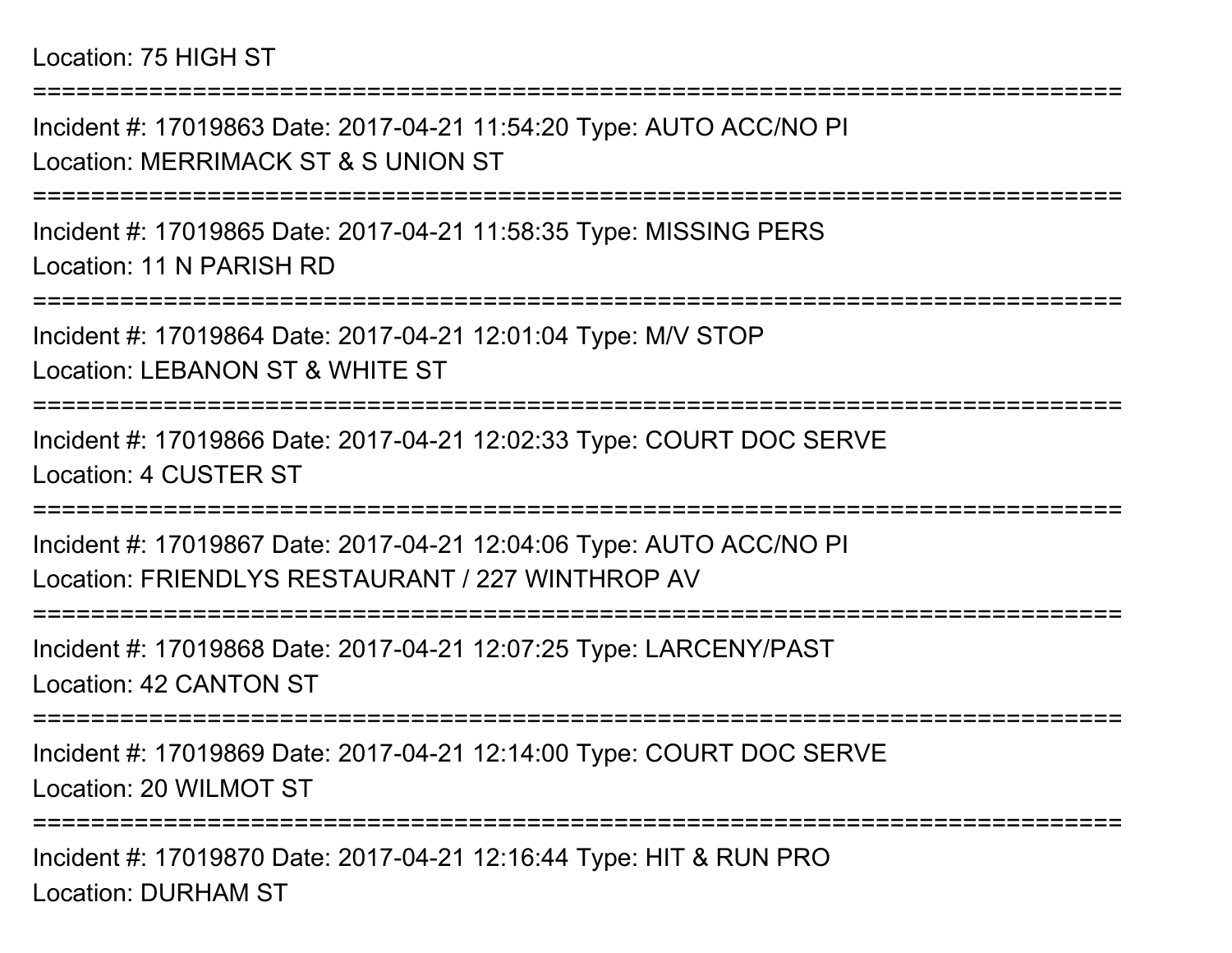Incident #: 17019871 Date: 2017-04-21 12:18:13 Type: ALARM/BURGLocation: 411 RIVERSIDE DR

===========================================================================Incident #: 17019872 Date: 2017-04-21 12:30:14 Type: MV/BLOCKINGLocation: 329 HAVERHILL ST ===========================================================================

Incident #: 17019873 Date: 2017-04-21 12:47:34 Type: SUS PERS/MVLocation: GRAFTON ST & S UNION ST

===========================================================================

Incident #: 17019874 Date: 2017-04-21 13:06:15 Type: M/V STOP

Location: 375 HAVERHILL ST

===========================================================================

Incident #: 17019875 Date: 2017-04-21 13:06:38 Type: 209A/SERVE

Location: 87 DORCHESTER ST

===========================================================================

Incident #: 17019876 Date: 2017-04-21 13:08:55 Type: M/V STOPLocation: BROADWAY & HAVERHILL ST

===========================================================================

Incident #: 17019877 Date: 2017-04-21 13:10:05 Type: SUICIDE ATTEMPTLocation: 303 PROSPECT ST #APT 2

===========================================================================

Incident #: 17019878 Date: 2017-04-21 13:14:00 Type: DRUG OVERDOSE

Location: 86 S BROADWAY #24

===========================================================================

Incident #: 17019879 Date: 2017-04-21 13:16:03 Type: INVEST CONT

Location: 120 WATER ST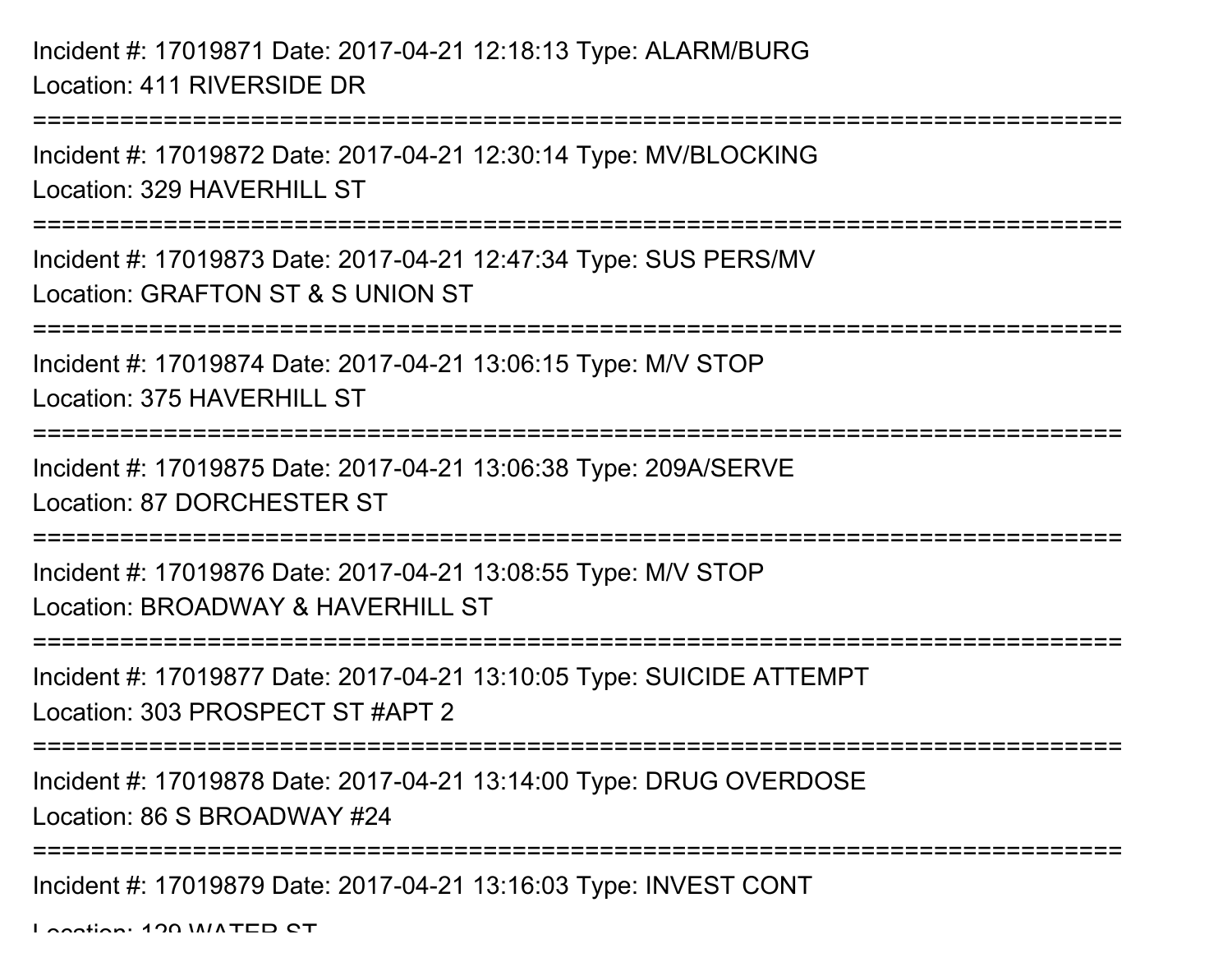Incident #: 17019880 Date: 2017-04-21 13:27:21 Type: LARCENY/MV/PASTLocation: WALK-IN / 82 TREMONT ST

===========================================================================

Incident #: 17019881 Date: 2017-04-21 13:44:45 Type: SUS PERS/MVLocation: 19 MONTGOMERY ST

===========================================================================

Incident #: 17019882 Date: 2017-04-21 13:46:59 Type: COURT DOC SERVELocation: LAWRENCE GENERAL HOSPITAL / 1 GENERAL ST

===========================================================================

Incident #: 17019883 Date: 2017-04-21 14:04:47 Type: AUTO ACC/NO PILocation: 40 CHESTER ST

===========================================================================

Incident #: 17019884 Date: 2017-04-21 14:32:45 Type: M/V STOPLocation: MERRIMACK ST & S UNION ST

===========================================================================

Incident #: 17019885 Date: 2017-04-21 14:40:27 Type: INVEST CONTLocation: 17 MARGIN ST

==============

Incident #: 17019886 Date: 2017-04-21 14:41:48 Type: TOW OF M/VLocation: 41 BERKELEY ST

===========================================================================

Incident #: 17019887 Date: 2017-04-21 14:45:59 Type: SUS PERS/MVLocation: 61 BASSWOOD ST

===========================================================================

Incident #: 17019888 Date: 2017-04-21 14:57:09 Type: INVESTIGATION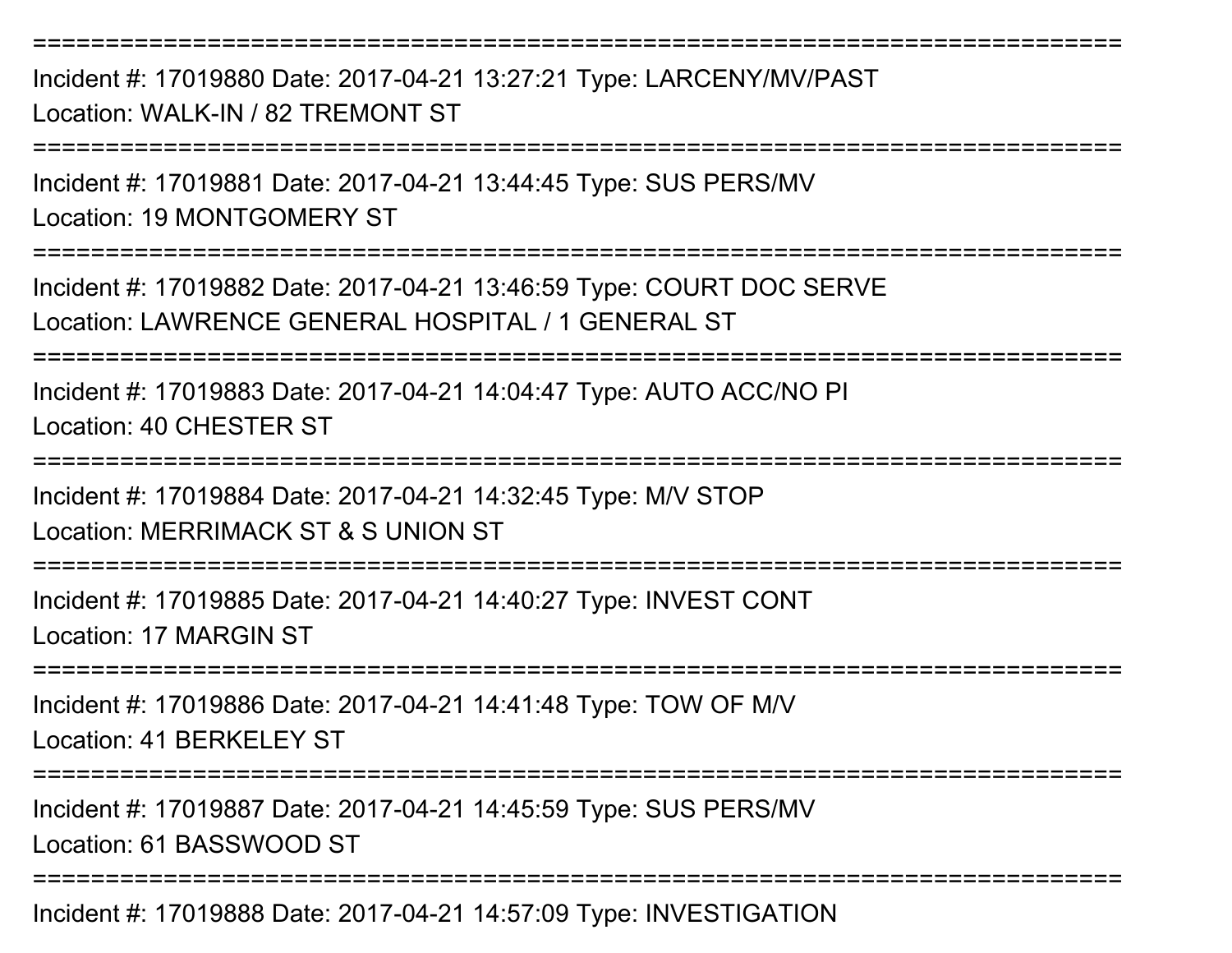Location: 12 MELROSE ST

Incident #: 17019889 Date: 2017-04-21 14:58:20 Type: ALARM/BURGLocation: 16 ALLYN TER

===========================================================================

===========================================================================

Incident #: 17019890 Date: 2017-04-21 15:13:37 Type: KEEP PEACELocation: BELLESINI ACADEMY / 90 BRADFORD ST

===========================================================================

Incident #: 17019891 Date: 2017-04-21 15:50:16 Type: CK WELL BEINGLocation: 11 LAWRENCE ST #706

===========================================================================

Incident #: 17019892 Date: 2017-04-21 16:03:14 Type: DOMESTIC/PROGLocation: 103 HAWTHORNE WAY #212

========================

Incident #: 17019893 Date: 2017-04-21 16:15:36 Type: MEDIC SUPPORTLocation: 83 WESLEY ST

====================

Incident #: 17019894 Date: 2017-04-21 16:25:10 Type: AUTO ACC/NO PILocation: HIGH ST & PLEASANT ST

===========================================================================

Incident #: 17019895 Date: 2017-04-21 16:34:42 Type: HIT & RUN M/VLocation: 67 WINTHROP AV

===========================================================================

===========================================================================

Incident #: 17019896 Date: 2017-04-21 16:59:11 Type: SUS PERS/MVLocation: 6 S BROADWAY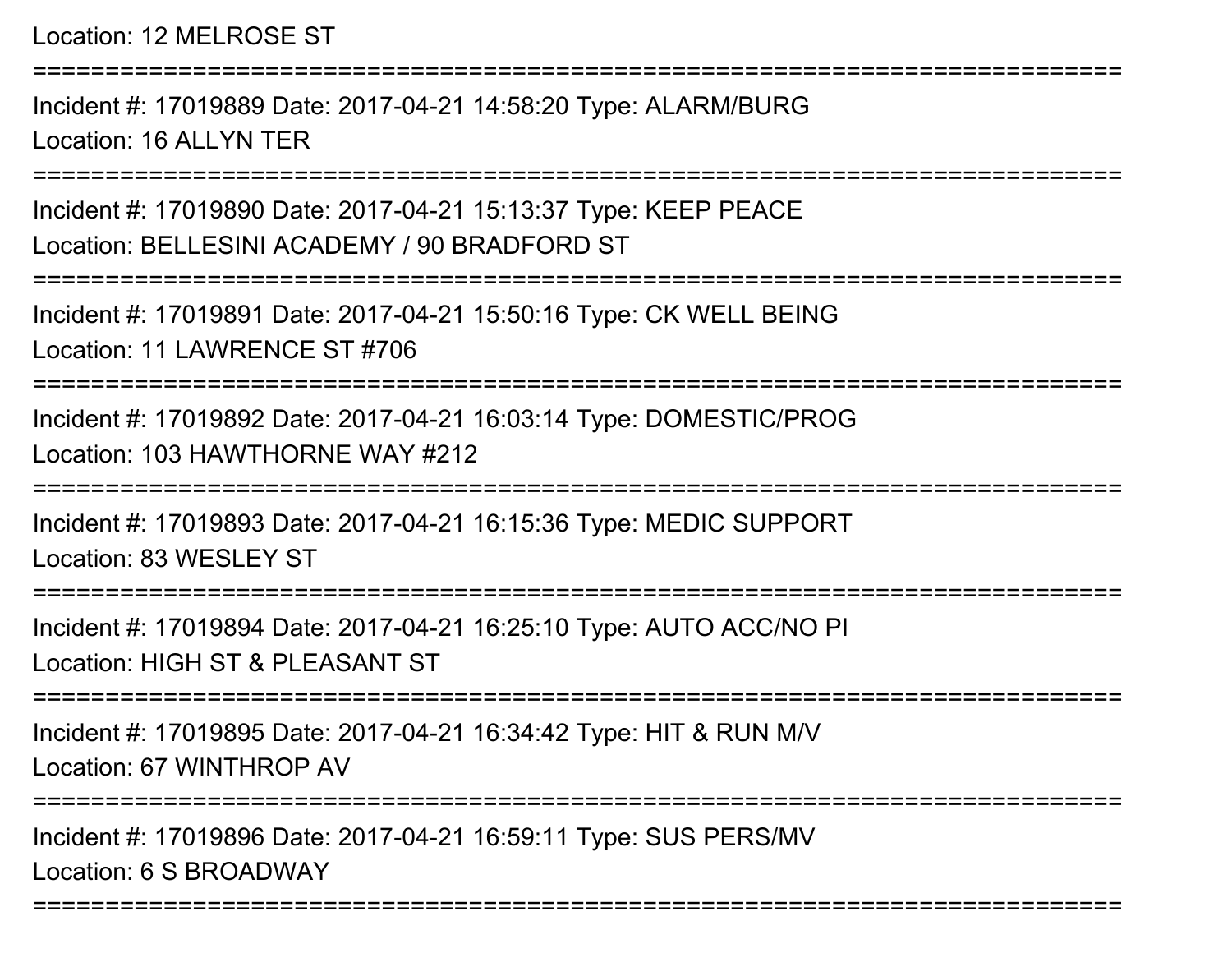Incident #: 17019898 Date: 2017-04-21 17:17:02 Type: DRUG VIOLocation: 202 LAWRENCE ST

===========================================================================

===========================================================================

Incident #: 17019899 Date: 2017-04-21 17:26:25 Type: MV/BLOCKINGLocation: 47 CEDAR ST

===========================================================================

Incident #: 17019900 Date: 2017-04-21 17:28:10 Type: VIO CITY ORDLocation: 31 ARLINGTON ST

**====================**=

Incident #: 17019904 Date: 2017-04-21 17:29:40 Type: MAL DAMAGELocation: 25 MARSTON ST

=====================

Incident #: 17019901 Date: 2017-04-21 17:31:05 Type: INVEST CONTLocation: 2 MUSEUM SQ

===========================================================================

Incident #: 17019902 Date: 2017-04-21 17:38:46 Type: AUTO ACC/PILocation: BROOKFIFLD ST & FARLEY ST

===========================================================================

Incident #: 17019903 Date: 2017-04-21 17:40:17 Type: INVEST CONTLocation: MARSHALL / 67 WINTHROP AV

===========================================================================

Incident #: 17019905 Date: 2017-04-21 17:48:27 Type: DISTURBANCELocation: 550 BROADWAY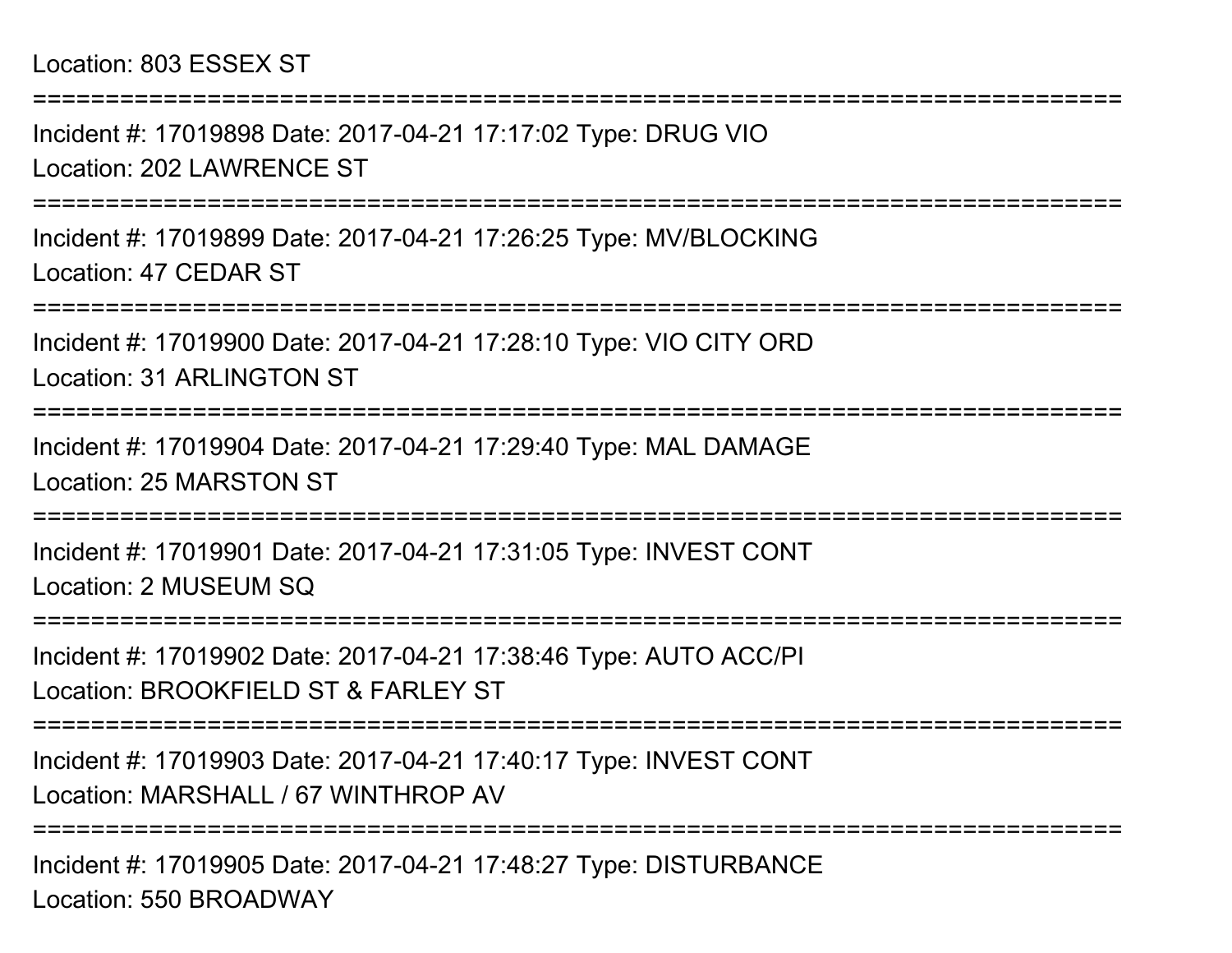Incident #: 17019906 Date: 2017-04-21 18:07:37 Type: MEDIC SUPPORTLocation: 353 ELM ST

Incident #: 17019907 Date: 2017-04-21 18:21:42 Type: SUS PERS/MVLocation: 33 S BROADWAY

===========================================================================

===========================================================================

Incident #: 17019908 Date: 2017-04-21 18:23:02 Type: M/V STOPLocation: 2 COMMON ST

===========================================================================

Incident #: 17019909 Date: 2017-04-21 18:38:05 Type: M/V STOPLocation: 2 COMMON ST

===========================================================================

Incident #: 17019910 Date: 2017-04-21 18:45:03 Type: ALARM/BURGLocation: ARLINGTON SCHOOL / 150 ARLINGTON ST

===========================================================================

Incident #: 17019911 Date: 2017-04-21 18:53:17 Type: M/V STOPLocation: 2 S UNION ST

===========================================================================

Incident #: 17019913 Date: 2017-04-21 18:58:00 Type: ANIMAL COMPLLocation: HAVERHILL ST & JACKSON ST

===========================================================================

Incident #: 17019912 Date: 2017-04-21 18:59:04 Type: M/V STOP

Location: 30 SOUTH ST

===========================================================================

Incident #: 17019915 Date: 2017-04-21 19:05:15 Type: SUS PERS/MV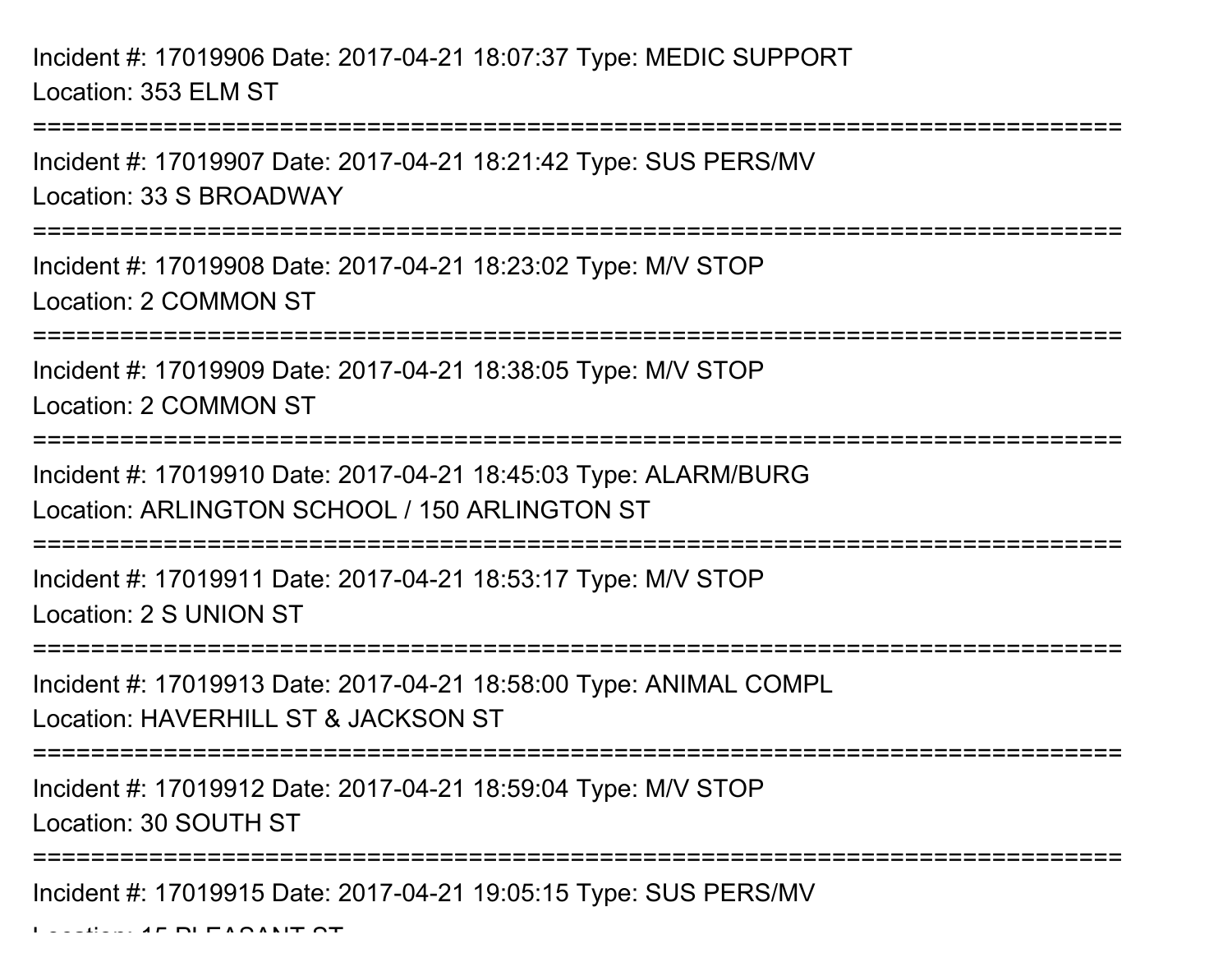===========================================================================Incident #: 17019914 Date: 2017-04-21 19:05:47 Type: M/V STOPLocation: BARKER ST===========================================================================Incident #: 17019916 Date: 2017-04-21 19:11:46 Type: NOISE ORDLocation: 3 DURHAM ST===========================================================================Incident #: 17019917 Date: 2017-04-21 19:19:19 Type: M/V STOPLocation: ESSEX ST & NEWBURY ST===========================================================================Incident #: 17019918 Date: 2017-04-21 19:19:28 Type: M/V STOPLocation: 600 LOWELL ST======================= Incident #: 17019919 Date: 2017-04-21 19:25:25 Type: INVESTIGATIONLocation: 90 LOWELL ST======================= Incident #: 17019920 Date: 2017-04-21 19:28:47 Type: M/V STOPLocation: 433 HAVERHILL ST ===========================================================================Incident #: 17019921 Date: 2017-04-21 19:31:53 Type: M/V STOPLocation: 15 WINTER ST===========================================================================Incident #: 17019922 Date: 2017-04-21 19:32:01 Type: M/V STOPLocation: BRADFORD ST & HAMPSHIRE ST

===========================================================================

Incident #: 17019923 Date: 2017 <sup>04</sup> 21 19:41:27 Type: M/V STOP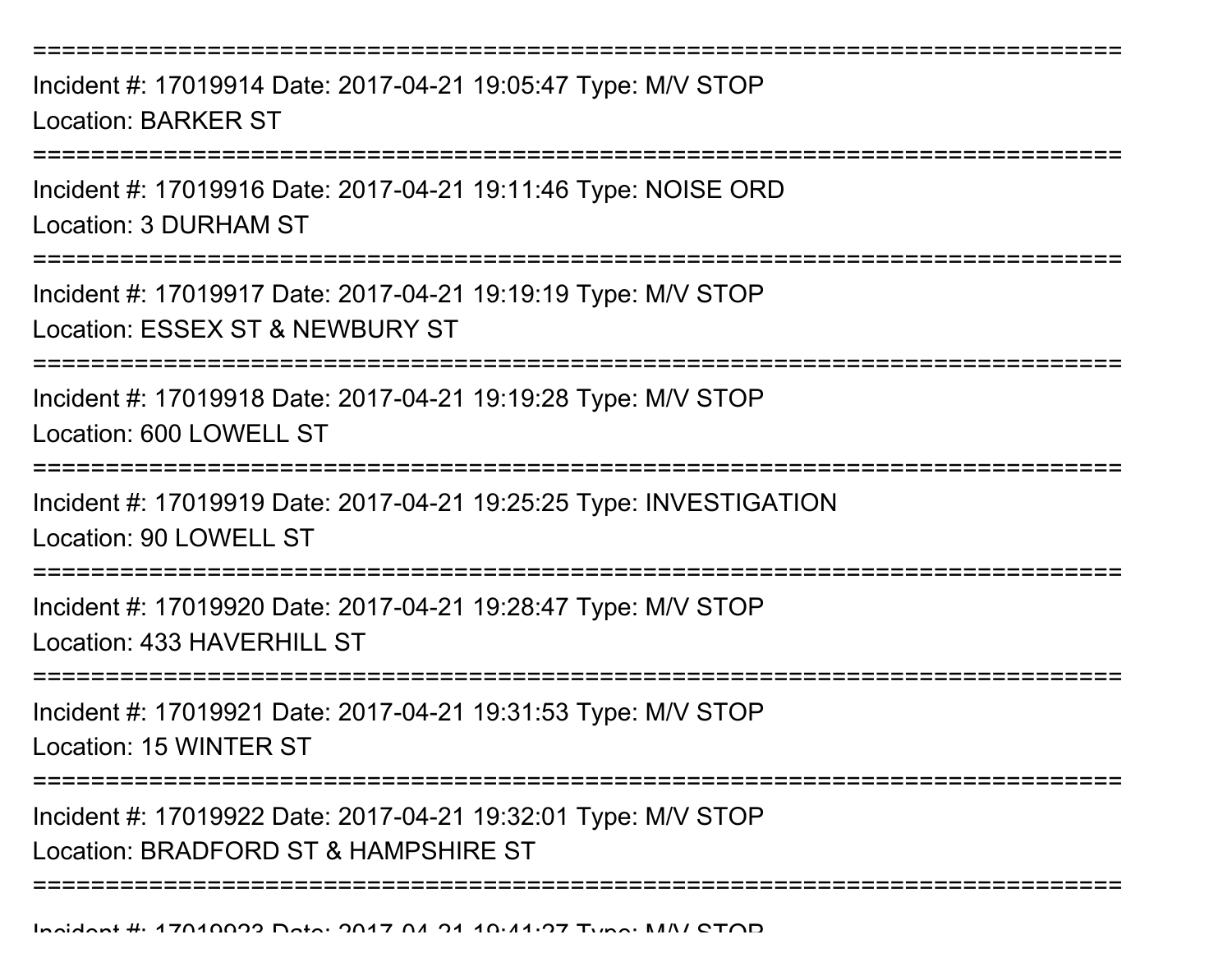===========================================================================Incident #: 17019924 Date: 2017-04-21 19:44:34 Type: M/V STOPLocation: 63 AMES ST===========================================================================Incident #: 17019925 Date: 2017-04-21 19:44:51 Type: M/V STOPLocation: CONCORD ST & FRANKLIN ST===========================================================================Incident #: 17019926 Date: 2017-04-21 19:47:11 Type: M/V STOPLocation: BROADWAY & CEDAR ST===========================================================================Incident #: 17019927 Date: 2017-04-21 19:47:25 Type: M/V STOPLocation: 30 OLIVE AV===========================================================================Incident #: 17019928 Date: 2017-04-21 19:49:23 Type: M/V STOPLocation: ESSEX ST & JACKSON ST===========================================================================Incident #: 17019929 Date: 2017-04-21 20:07:41 Type: VIO CITY ORDLocation: PROSPECT CT===========================================================================Incident #: 17019930 Date: 2017-04-21 20:08:23 Type: NOISE ORDLocation: 275 FARNHAM ST===========================================================================Incident #: 17019931 Date: 2017-04-21 20:17:48 Type: M/V STOPLocation: 205 S BROADWAY

===========================================================================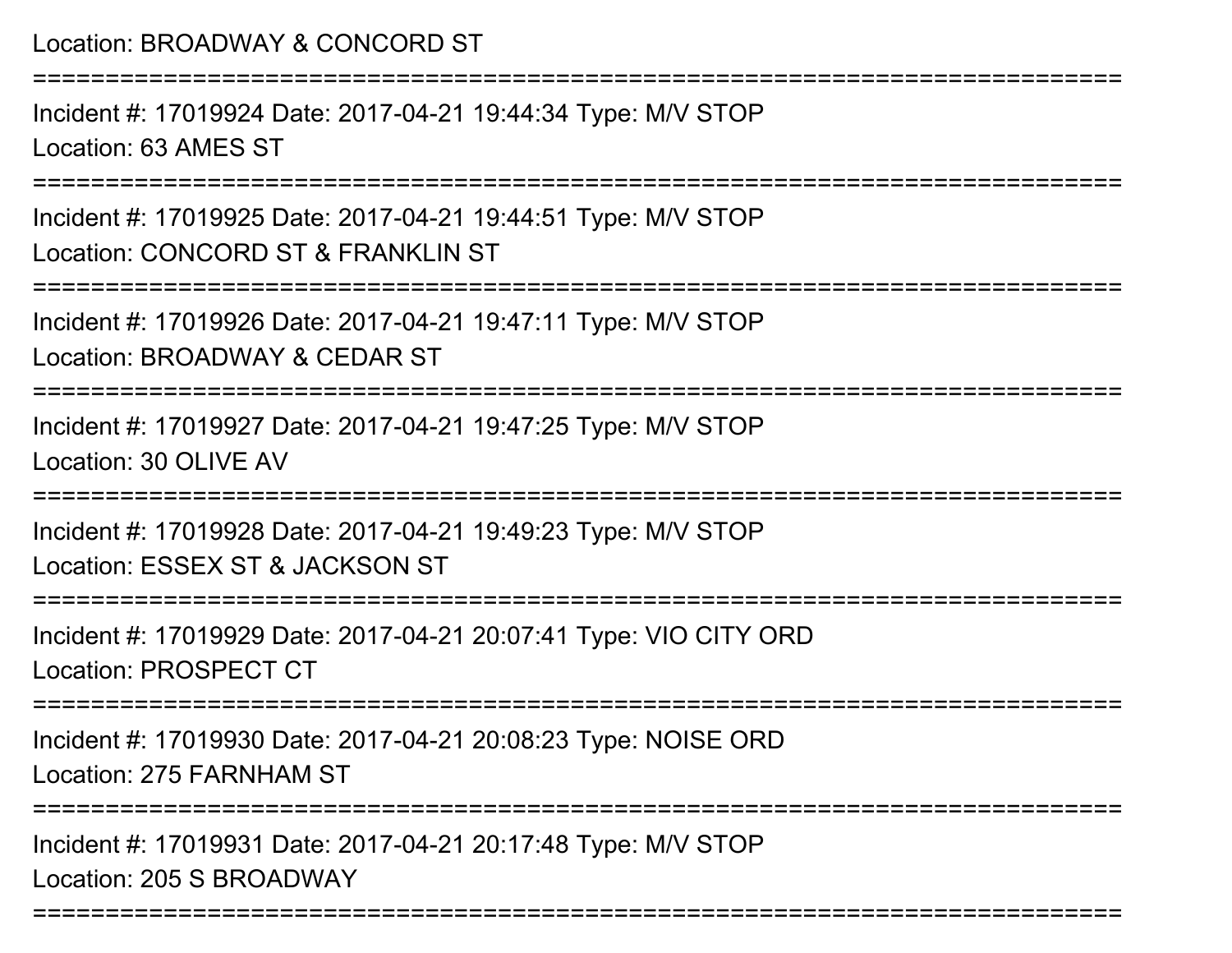Incident #: 17019933 Date: 2017-04-21 20:37:20 Type: DISTURBANCELocation: 18 MAY ST

===========================================================================

Incident #: 17019932 Date: 2017-04-21 20:38:56 Type: DOMESTIC/PROGLocation: 10 CARRUTHERS PL

===========================================================================

Incident #: 17019935 Date: 2017-04-21 20:46:40 Type: 209A/VIOLATIONLocation: 165 HAVERHILL ST

===========================================================================

Incident #: 17019934 Date: 2017-04-21 20:47:42 Type: SUS PERS/MV

Location: 10 ABBOTT ST

=======================

Incident #: 17019936 Date: 2017-04-21 20:51:22 Type: NOTIFICATIONLocation: 25 ROBINSON CT

===========================================================================

Incident #: 17019937 Date: 2017-04-21 20:55:04 Type: M/V STOPLocation: 20 LOWELL ST

===========================================================================

Incident #: 17019938 Date: 2017-04-21 21:04:18 Type: ASSIST FIRELocation: 64 NESMITH ST

===========================================================================

Incident #: 17019939 Date: 2017-04-21 21:16:47 Type: DOMESTIC/PASTLocation: WALK IN WALK IN / 90 LOWELL ST

=====================

Incident #: 17019940 Date: 2017-04-21 21:16:56 Type: M/V STOPLocation: ARLINGTON ST & BROADWAY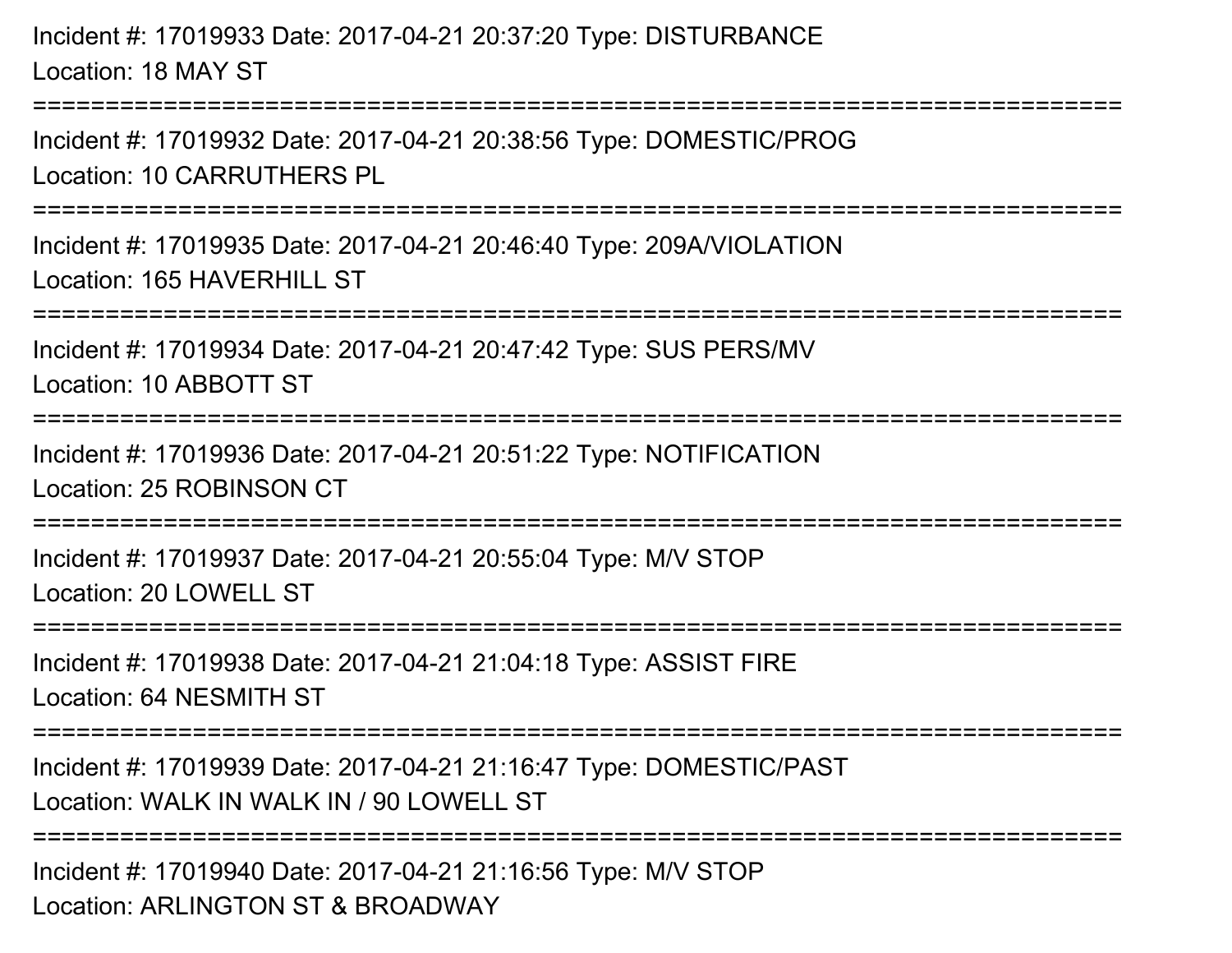Incident #: 17019941 Date: 2017-04-21 21:26:19 Type: CK WELL BEINGLocation: 550 BROADWAY

Location: 405 HAVERHILL ST FL 3

===========================================================================Incident #: 17019942 Date: 2017-04-21 21:33:57 Type: M/V STOPLocation: 25 MARSTON ST===========================================================================Incident #: 17019943 Date: 2017-04-21 21:37:23 Type: NOISE ORDLocation: 112 WATER ST===========================================================================Incident #: 17019944 Date: 2017-04-21 21:51:25 Type: M/V STOPLocation: BROADWAY & VALLEY ST ===========================================================================Incident #: 17019945 Date: 2017-04-21 21:57:54 Type: M/V STOPLocation: BROADWAY & ESSEX ST===========================================================================Incident #: 17019946 Date: 2017-04-21 21:58:30 Type: M/V STOPLocation: FALLS BRIDGE / null===========================================================================Incident #: 17019947 Date: 2017-04-21 22:15:20 Type: M/V STOPLocation: 305 ESSEX ST===========================================================================Incident #: 17019948 Date: 2017-04-21 22:18:00 Type: M/V STOPLocation: COMMON ST & NEWBURY ST===========================================================================Incident #: 17019949 Date: 2017-04-21 22:22:14 Type: DOMESTIC/PROG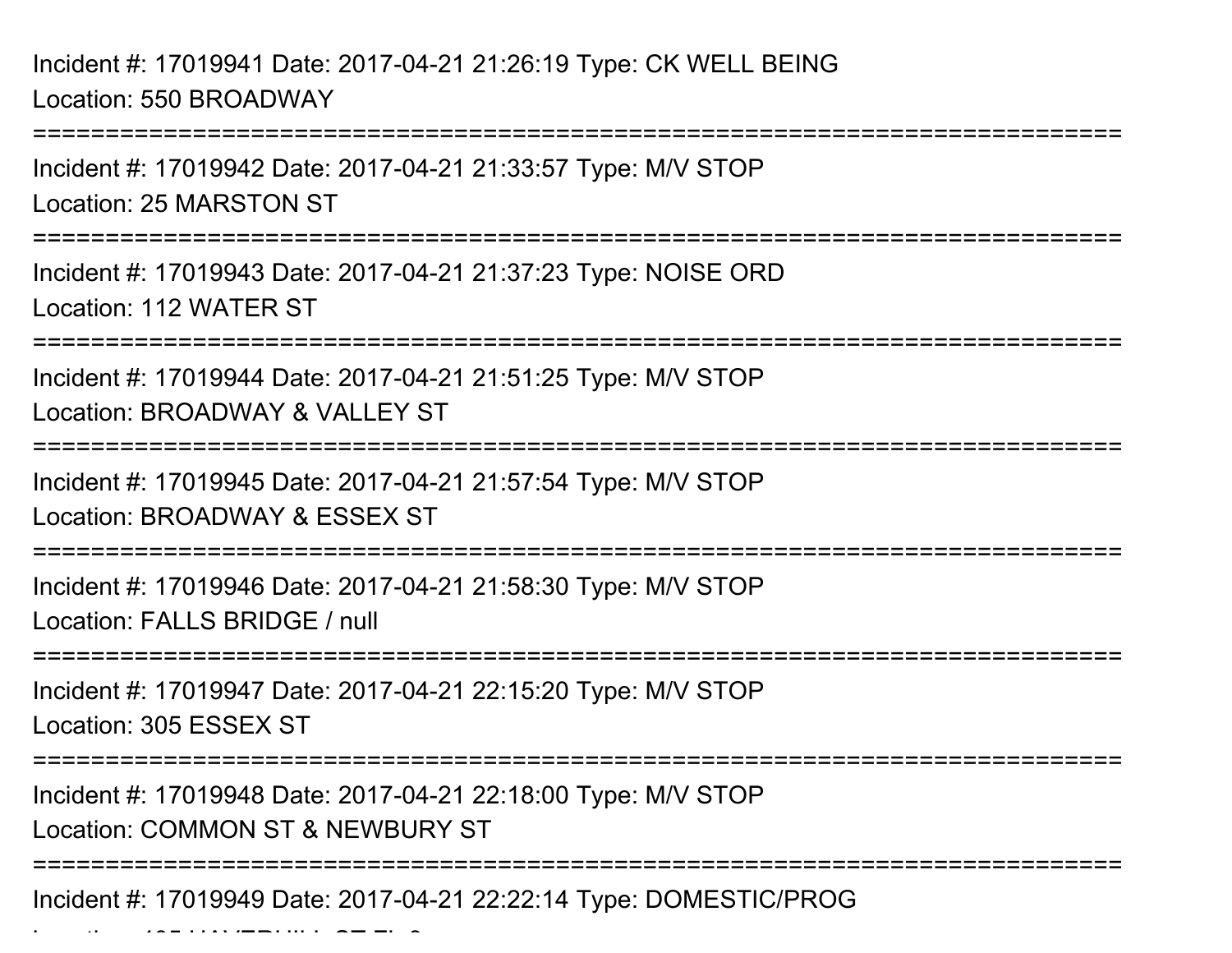Incident #: 17019950 Date: 2017-04-21 22:29:20 Type: TOW OF M/VLocation: CANAL ST & MILL ST

===========================================================================

Incident #: 17019951 Date: 2017-04-21 22:33:00 Type: M/V STOPLocation: HAMPSHIRE ST & PARK ST

===========================================================================

Incident #: 17019952 Date: 2017-04-21 22:36:18 Type: M/V STOPLocation: ESSEX ST & HAMPSHIRE ST

===========================================================================

Incident #: 17019953 Date: 2017-04-21 22:37:03 Type: M/V STOPLocation: 550 BROADWAY

===========================================================================

Incident #: 17019954 Date: 2017-04-21 22:40:35 Type: M/V STOP

Location: BROADWAY & PARK ST

===========================================================================

Incident #: 17019955 Date: 2017-04-21 22:42:05 Type: M/V STOP

Location: JACKSON ST & METHUEN ST

===========================================================================

Incident #: 17019957 Date: 2017-04-21 22:44:48 Type: HIT & RUN M/VLocation: 344 HAMPSHIRE ST

===========================================================================

===========================================================================

Incident #: 17019958 Date: 2017-04-21 22:44:58 Type: NOISE ORD

Location: 2 INMAN ST #4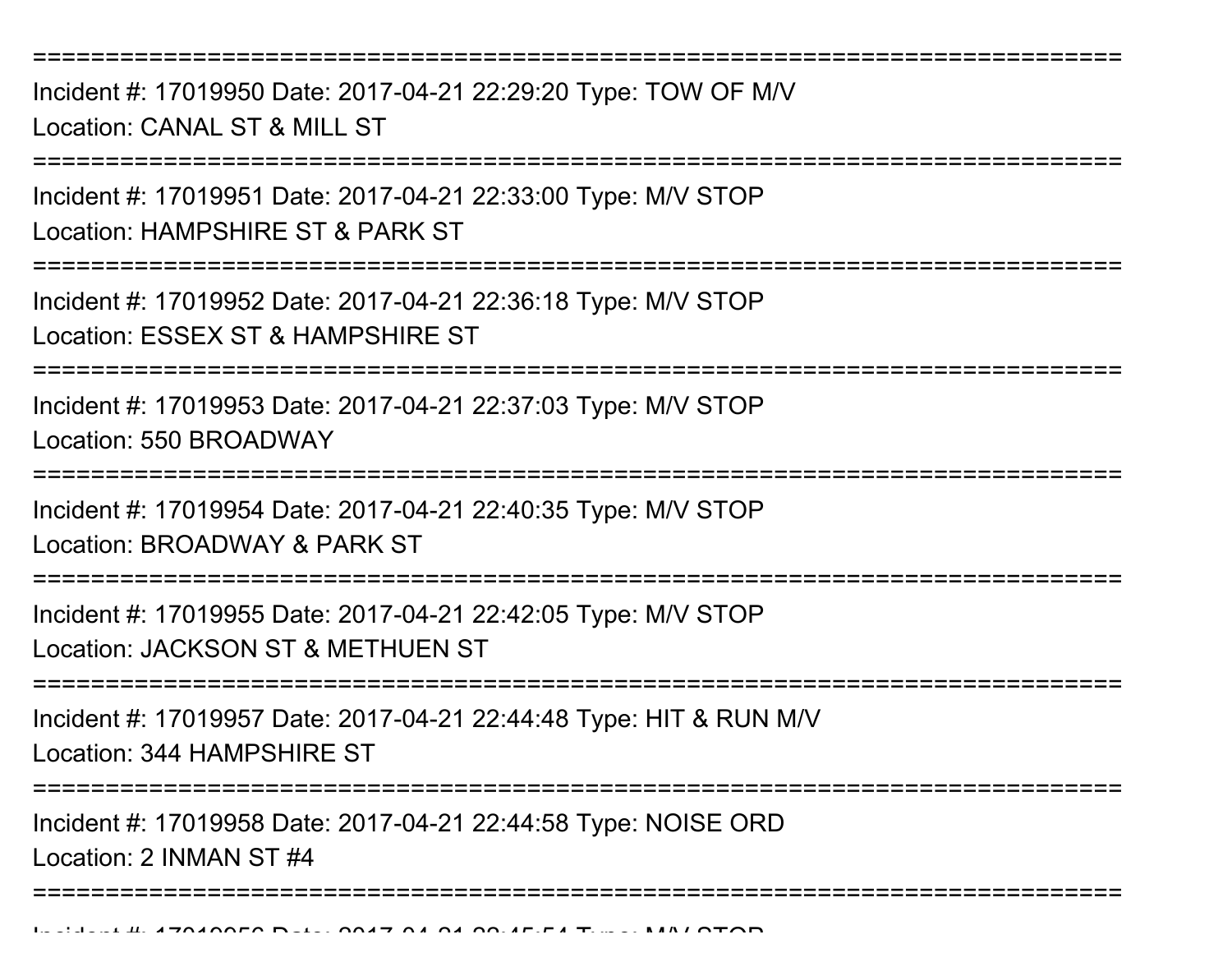## Location: JACKSON ST & METHUEN ST

===========================================================================

Incident #: 17019959 Date: 2017-04-21 22:48:49 Type: M/V STOPLocation: ESSEX ST & LAWRENCE ST

===========================================================================

Incident #: 17019960 Date: 2017-04-21 22:52:13 Type: SUS PERS/MVLocation: 266 BROADWAY

===========================================================================

Incident #: 17019961 Date: 2017-04-21 22:58:24 Type: NOISE ORDLocation: 198 WILLOW ST

===========================================================================

Incident #: 17019962 Date: 2017-04-21 23:02:49 Type: M/V STOPLocation: 266 BROADWAY

===========================================================================

Incident #: 17019963 Date: 2017-04-21 23:07:42 Type: SUS PERS/MVLocation: 360 BROADWAY

======================

Incident #: 17019964 Date: 2017-04-21 23:10:47 Type: NOISE ORD

Location: 280 BROADWAY #4

===========================================================================

Incident #: 17019965 Date: 2017-04-21 23:11:08 Type: M/V STOP

Location: 381 ESSEX ST

===========================================================================

===========================================================================

Incident #: 17019966 Date: 2017-04-21 23:16:47 Type: M/V STOPLocation: ESSEX ST & HAMPSHIRE ST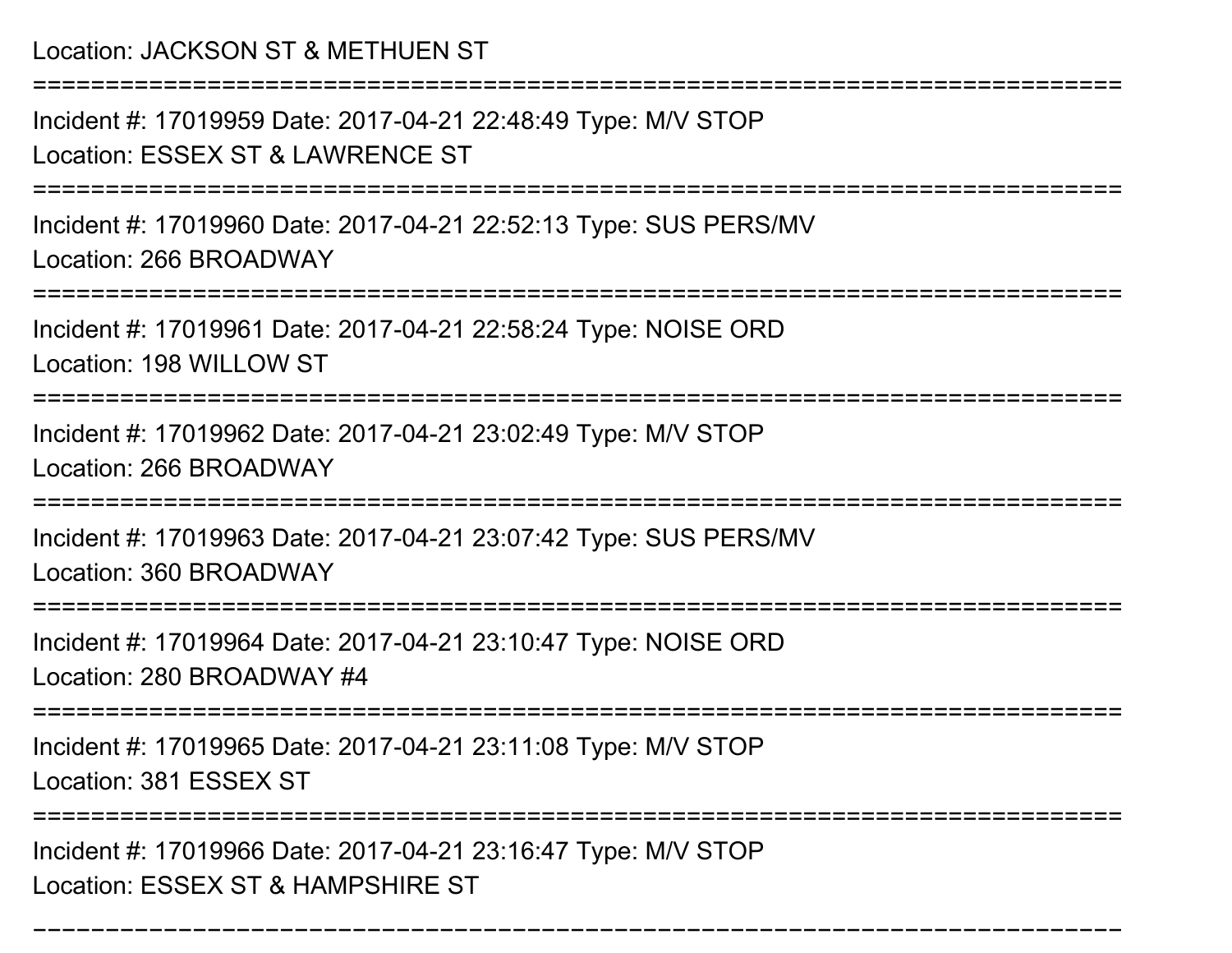Incident #: 17019967 Date: 2017-04-21 23:19:35 Type: NOISE ORDLocation: 112 WATER ST===========================================================================Incident #: 17019968 Date: 2017-04-21 23:23:23 Type: NOISE ORDLocation: 600 BROADWAY #134===========================================================================Incident #: 17019969 Date: 2017-04-21 23:24:13 Type: M/V STOPLocation: S BROADWAY & SALEM ST ===========================================================================Incident #: 17019971 Date: 2017-04-21 23:26:26 Type: SUS PERS/MVLocation: 81 INMAN ST===========================================================================Incident #: 17019972 Date: 2017-04-21 23:27:02 Type: ALARM/BURGLocation: CHINA SALLES / 10 ANDOVER ST===========================================================================Incident #: 17019970 Date: 2017-04-21 23:27:21 Type: AUTO ACC/PILocation: BURGER KING / 187 BROADWAY===========================================================================Incident #: 17019973 Date: 2017-04-21 23:36:09 Type: ALARM/BURGLocation: HAFFNERS GAS STATION / 194 S BROADWAY===========================================================================Incident #: 17019974 Date: 2017-04-21 23:49:37 Type: M/V STOPLocation: BROADWAY & LOWELL ST===========================================================================Incident #: 17019975 Date: 2017-04-21 23:57:19 Type: M/V STOPLocation: 50 ESSEX ST